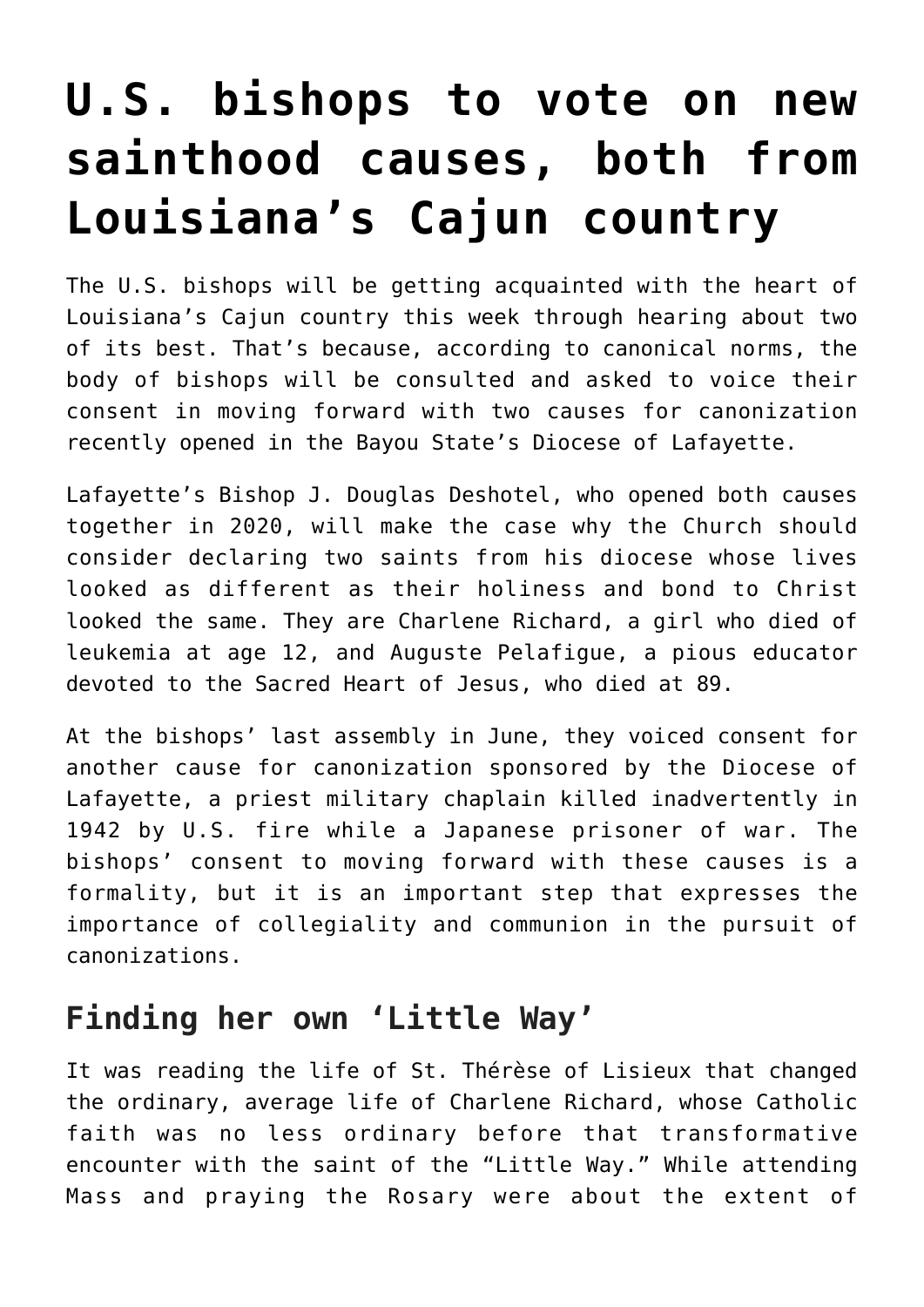Charlene's faith life during her childhood, the Little Flower's story compelled young Charlene to ask her grandmother if it might be possible for her to become a saint, too, by having a prayer life similar to the saint's. It seems that, by God's grace, this providential encounter with St. Thérèse was preparing Charlene, and even those around her, for the difficult road ahead.

After her mental status indicated the need for a close medical examination, an accelerated battle with leukemia was announced to her by the newly ordained hospital chaplain. In the face of great pain, Charlene faced her death not just peacefully, but cheerfully, as attested to by many of those around her as she lay dying. Charlene remained intent on achieving holiness and resolved to make her death less about herself and more of an opportunity to pray for others and their salvation — similar to St. Thérèse, who faced her last illness and untimely death at age 24.

Charlene's fame quickly spread, along with a cult of devotion. Over the decades since her death in 1959, Charlene's grave in her hometown of Richard, Louisiana, has attracted an increasing number of people who seek her heavenly intervention for a variety of needs. These included the bishop of Lafayette when Charlene died, who often referred to her as a saint.

## **The heart of a teacher**

Auguste Pelafigue emigrated with his parents from France in 1889 when he was a year old. "Nonco" — a nickname originating from the French word for uncle — made his home in Louisiana for nearly nine decades, during which time many came to love him for his avuncular style.

Pelafigue committed himself to the life of a teacher, serving in both public and Catholic schools. He lived in a simple tworoom bedroom in Arnaudville, Louisiana, surrounded by a wide array of animals he raised. A strong devotion to the Sacred